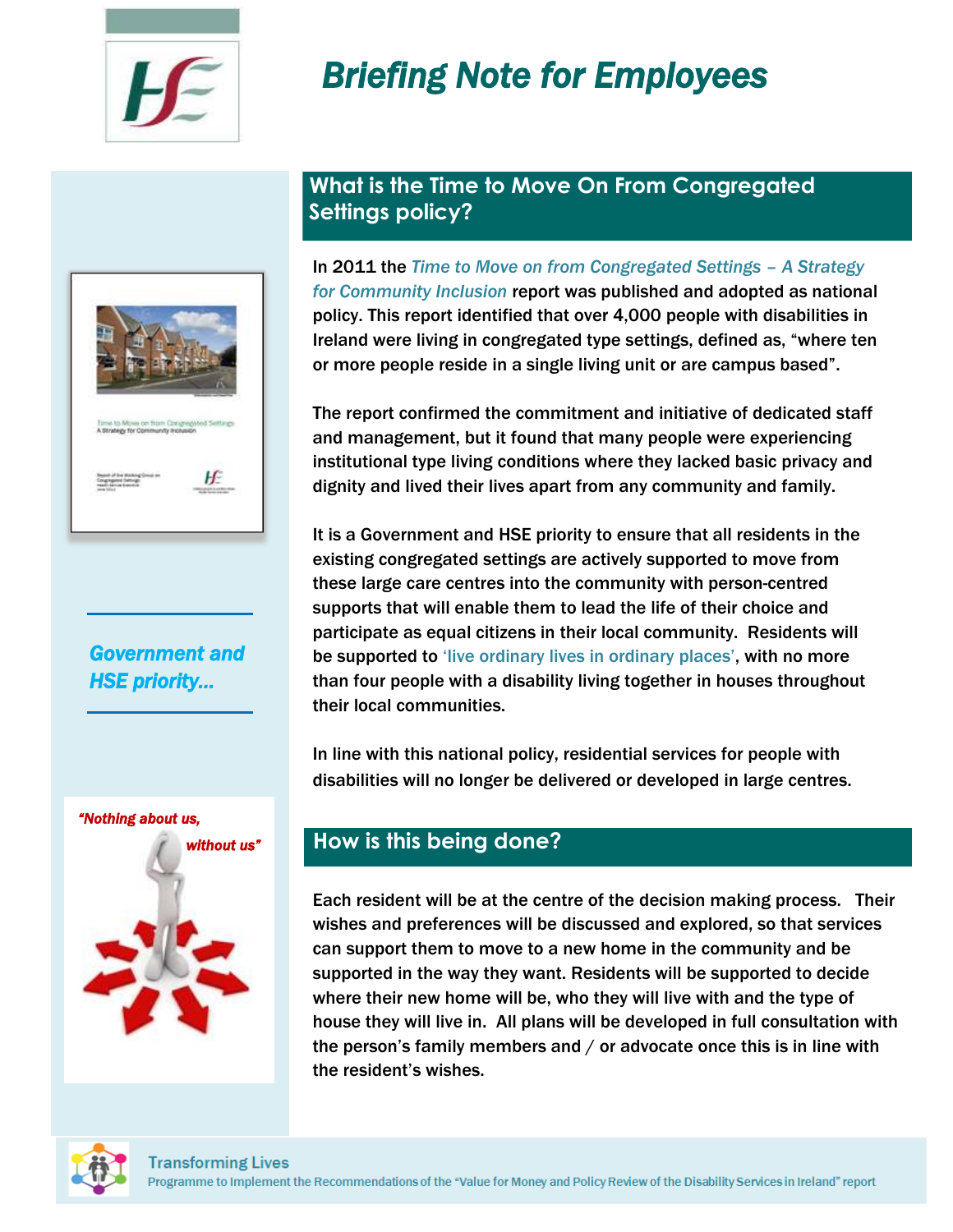## **How will this be managed in my service?**



Each setting will have a Co-Ordinator or Project Manager, that will lead, manage and co-ordinate the planning for each resident as well as the overall changes in the setting, with the support of a local "change team". The management team for each congregated setting is developing an overall transition plan for their service. This plan will detail how they are going to support people to move from the large centres to new homes in the community in line with the policy.

## **How will staff be able to support the residents through the process?**

The members of staff currently supporting residents have valuable insights into each person's likes and dislikes, their friendships, interests and values. These staff will have a significant role to play as the plans for individuals are developed. Staff members will be:

- Consulted as the plan for each resident is developed.
- Encouraged to support residents to communicate their wishes and preferences.
- Where they have a good rapport with the family and friends of residents, staff will be encouraged to engage positively and support them as part of the planning process.

Having the commitment and support from the staff that are familiar to residents and who they trust is key when individuals are being supported to move. The positive involvement and support of staff will help to ensure that each person and their family has a good experience as they plan their move and make the transition into their new home.

# **What does it mean for me as an individual member of staff?**

Going forward services will be supporting and enabling people with disabilities to live a "good life" rather than "caring for" them in group settings. This presents opportunities for staff to work with individuals in more flexible arrangements and using new practices.

Consultation langagement Involvement



Ordinary lives in ordinary places

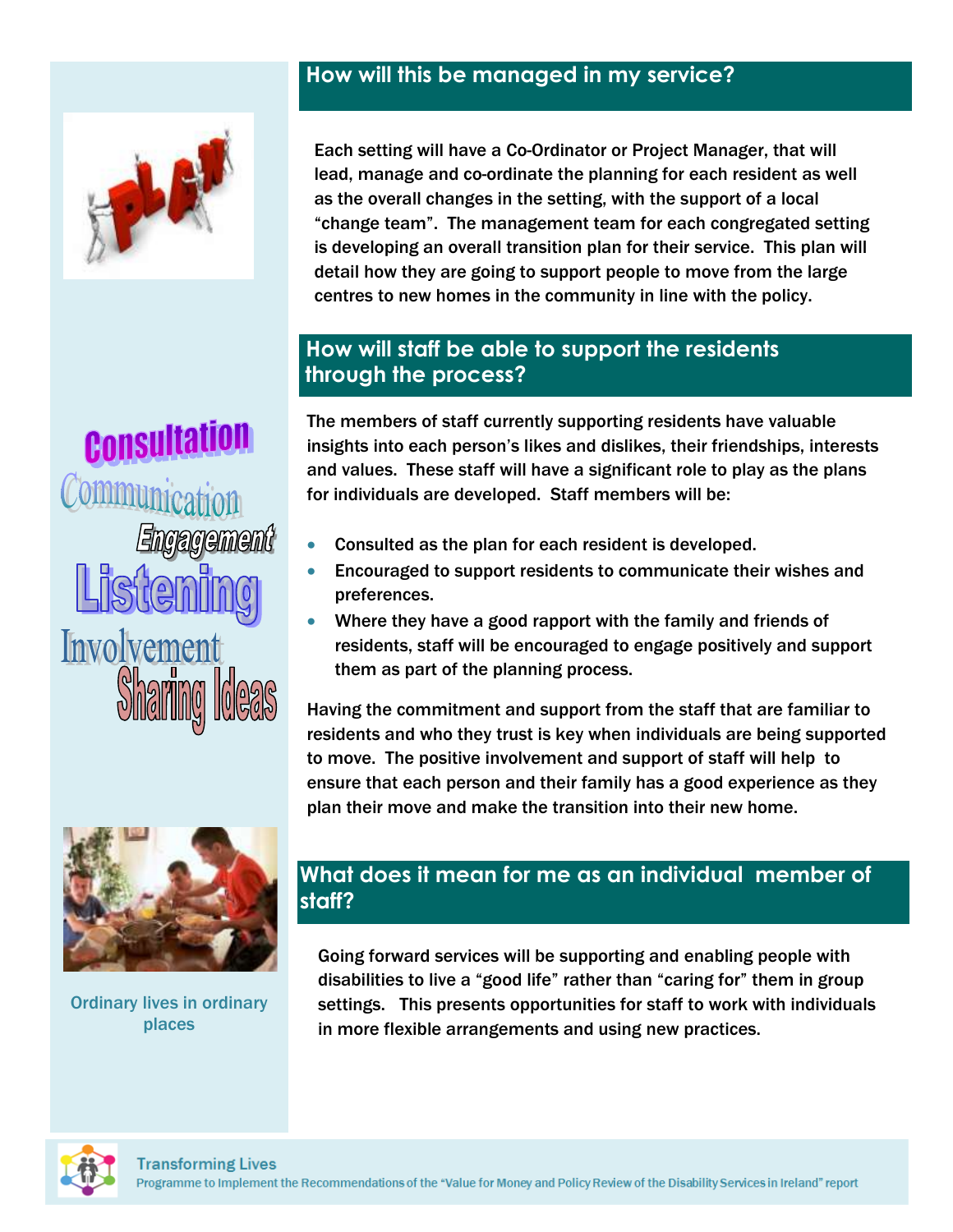#### \*What are the Priority Sites?

These are specific locations that are considered unsuitable as homes for people to live. They do not protect people's right to privacy and dignity, ensure safe care or meet building, health and safety standards.

Many do not meet the national standards for residential care regulated by HIQA, are required to accelerate their plans to support residents to move to the community.

## As a staff member this may mean:

- Working in a different location or variety of locations
- Working with a different mix of staff to support individuals
- Changes in your role that could include
	- o Working as part of a smaller group or on your own
	- o Reporting to a different manager
	- o Different working arrangements and shift patterns

In some locations, moving from the large centres to support people in the community may require a plan that will significantly change the way the service is organised. In these services, local managers will actively engage with the staff and their unions to communicate the plans at the earliest opportunity and ensure all staff are aware of how they may personally be effected.

There are a number of priority sites\* where decisions need to be made and plans progressed quickly to meet legal requirements and bring about the improvements urgently needed. This may not allow time for a long dialogue with individuals, their families or staff. In these instances, services will keep residents, families and staff well informed on developments although the capacity of the service to alter or delay the plans may be limited.



## *New Homes*



# **Where will people live?**

Each resident will be supported to move to a home in the community The new homes will be sourced by the service provider (change team). Houses may be purchased, rented, leased or built and may be owned by a Voluntary Housing Agency, a city or county council or the HSE. The residents who have capacity will hold a tenancy agreement in their new home.

Some residents may move to a nursing home or other appropriate service, if this is their choice and it is the best way to meet their needs.